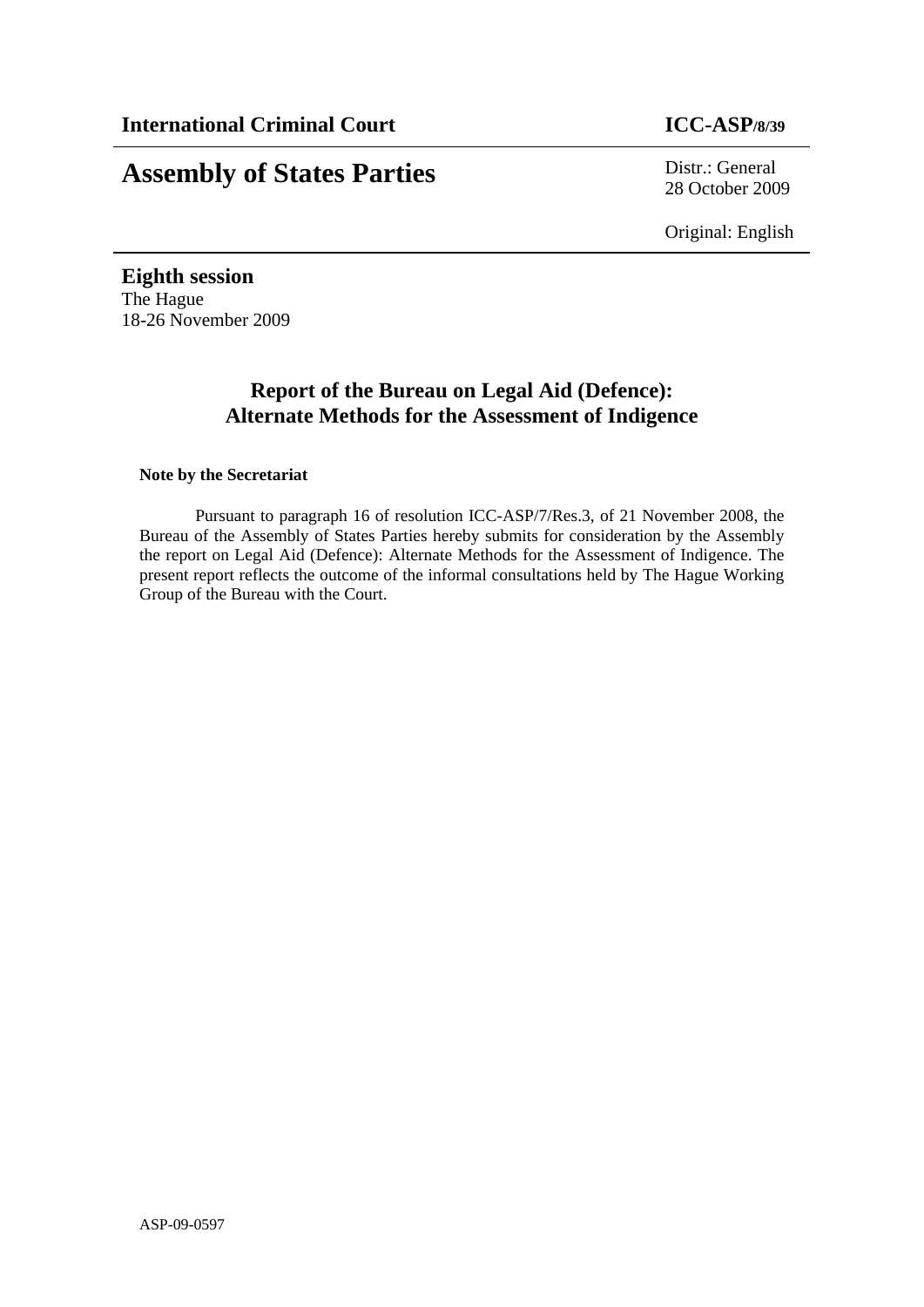#### **Report of the Bureau on Legal Aid (Defence): Alternate Methods for the Assessment of Indigence**

#### **A. Introduction**

1. The present report is submitted by the Hague Working Group at its  $20<sup>th</sup>$  meeting of 7 October 2009, pursuant to the mandate given to the facilitator, Ms Marie-Charlotte McKenna (Australia), on the issue of legal aid for the defence, and in particular in relation to the methodology utilised by the International Criminal Court ('the Court') to assess the indigence of applicants for legal aid.

2. In the report on the work of its eleventh session, the Committee on Budget and Finance ('the Committee') expressed concern at the system utilised for determining the indigence of defendants, insofar as the Court had given examples showing that individuals with extensive assets could be determined to be indigent. The Committee agreed it was appropriate for the indigence test to take account of the high costs of an adequate defence, but did not believe it was reasonable for individuals with extensive assets to receive legal assistance from the budget of the Court.<sup>1</sup>

3. The Committee suggested that alternatives to the methodology utilised by the Court be considered and discussed, including the desirability of establishing absolute thresholds of asset holdings above which legal aid would not be provided. The Committee further expressed the opinion that it was not unreasonable to expect an individual holding property and assets worth several millions of euros to be required to liquidate some assets to fund their defence".<sup>2</sup>

4. In its report on the different mechanisms for legal aid existing before international criminal jurisdictions, the Bureau of the Assembly of States Parties ('the Bureau') noted that "as observed by the Committee in the report on the work of its eleventh session…it would be useful for the Court to...consider and discuss alternative methods for calculating indigence".<sup>3</sup>

5. In light of the Committee's and the Bureau's reports, at its seventh session, the Assembly of States Parties ('the Assembly'), by resolution ICC-ASP/7/Res.3 of 21 November 2008, invited the Court to provide a report to the eighth session of the Assembly "considering alternatives to the formula currently used by the Court for calculating indigence". 4

 <sup>1</sup> *Official Records of the Assembly of States Parties to the Rome Statute of the International Criminal Court, Seventh session, The Hague, 14-22 November 2008* (International Criminal Court publication, ICC-ASP/7/20), vol. II, part B.2, paragraph 128.

 $<sup>2</sup>$  Ibid.</sup>

<sup>&</sup>lt;sup>3</sup> Report of the Bureau on the different mechanisms for legal aid existing before international criminal  $j$ urisdictions (ICC-ASP/7/31), paragraph 8.

<sup>4</sup> *Official Records of the Assembly of States Parties to the Rome Statute of the International Criminal Court, Seventh session, The Hague, 14-22 November 2008* (International Criminal Court publication, ICC-ASP/7/20), vol. I, part III, resolution ICC-ASP/7/Res.3, paragraph 16.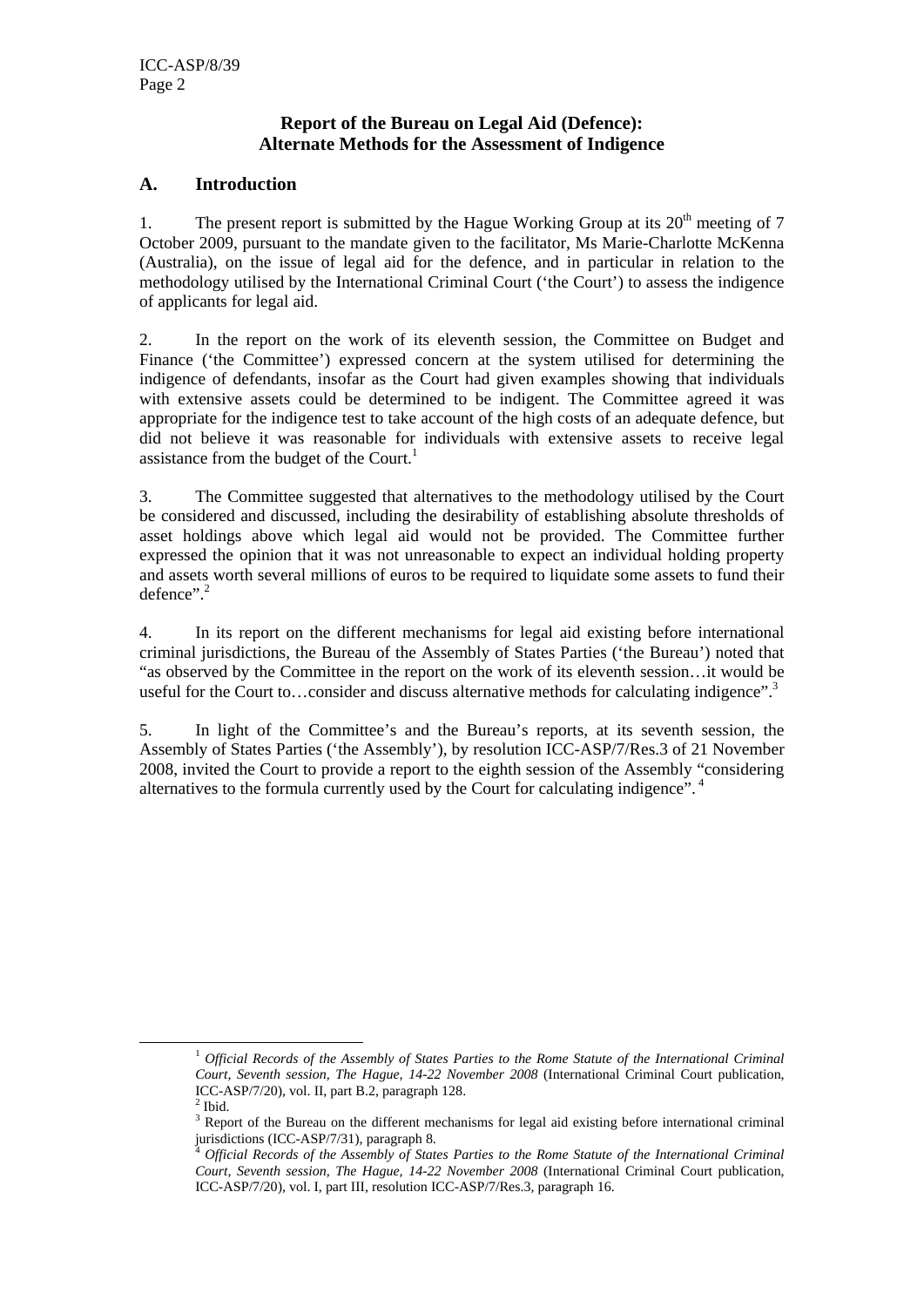### **B. Organization of work**

6. The facilitator conducted discussions between States Parties and the Court on the Court's report 'Legal Aid: Alternate Models for the Assessment of Indigence' (and the draft/ interim reports) in accordance with her discussion paper dated 2 April 2009 at meetings of The Hague Working Group held on 6 April, 20 May and 9 August 2009 and at an informal meeting of the Working Group on 15 July 2009.

7. A number of meetings and informal discussions were also held with Court officials and representatives of non-government organizations, further to which the International Bar Association was invited to brief an informal meeting of The Hague Working Group on 15 July 2009 on its views on issues raised in the Court's report.

#### **C. Approaching the issue of indigence determination**

8. In conducting discussions with the Court on its report, the facilitator and the Working Group have sought to support the Court in its work and in addressing the mandate given by the Assembly, while at all times remaining fully cognizant that the drafting responsibility for the report properly lies with the Court itself.

9. The Working Group is grateful to the Court for this constructive dialogue and for the Court's receptiveness and responsiveness to the views and concerns raised by delegations in the course of discussions on issues pertaining to the indigence assessment process. The Court's final report<sup>5</sup> provides a thorough review of the indigence assessment process, including in relation to the following key elements:

- a) The current methodology utilised by the Court to assess the indigence of an applicant for legal aid and the principles underlying that methodology;
- b) Considerations on the preliminary assessment of indigence and structuring the indigence assessment process so as to allow for review, where the results of the financial investigation or changes in the applicant's circumstances so require;
- c) Factors to be taken into account in giving consideration to the option of establishing absolute thresholds of asset holdings beyond which legal aid would not be provided;
- d) Considerations relating to the treatment of assets belonging to dependants of an applicant for legal aid;
- e) The estimated duration of legal proceedings and the time period utilised for calculating indigence;
- f) The manner of treating the principal residence of the applicant for legal aid;
- g) The manner of treating other assets belonging to the applicant for legal aid, including motor vehicles; and
- h) A comparison of the methodology utilised by the Court in assessing indigence with that utilised by other international criminal jurisdictions.

10. Based on its experience to date, on the practices of other jurisdictions, and on its dialogue with the Working Group, the Court has formulated a number of recommendations in relation to the above key elements, which are contained in its report.

 $\frac{1}{5}$  $5$  ICC-ASP/8/24.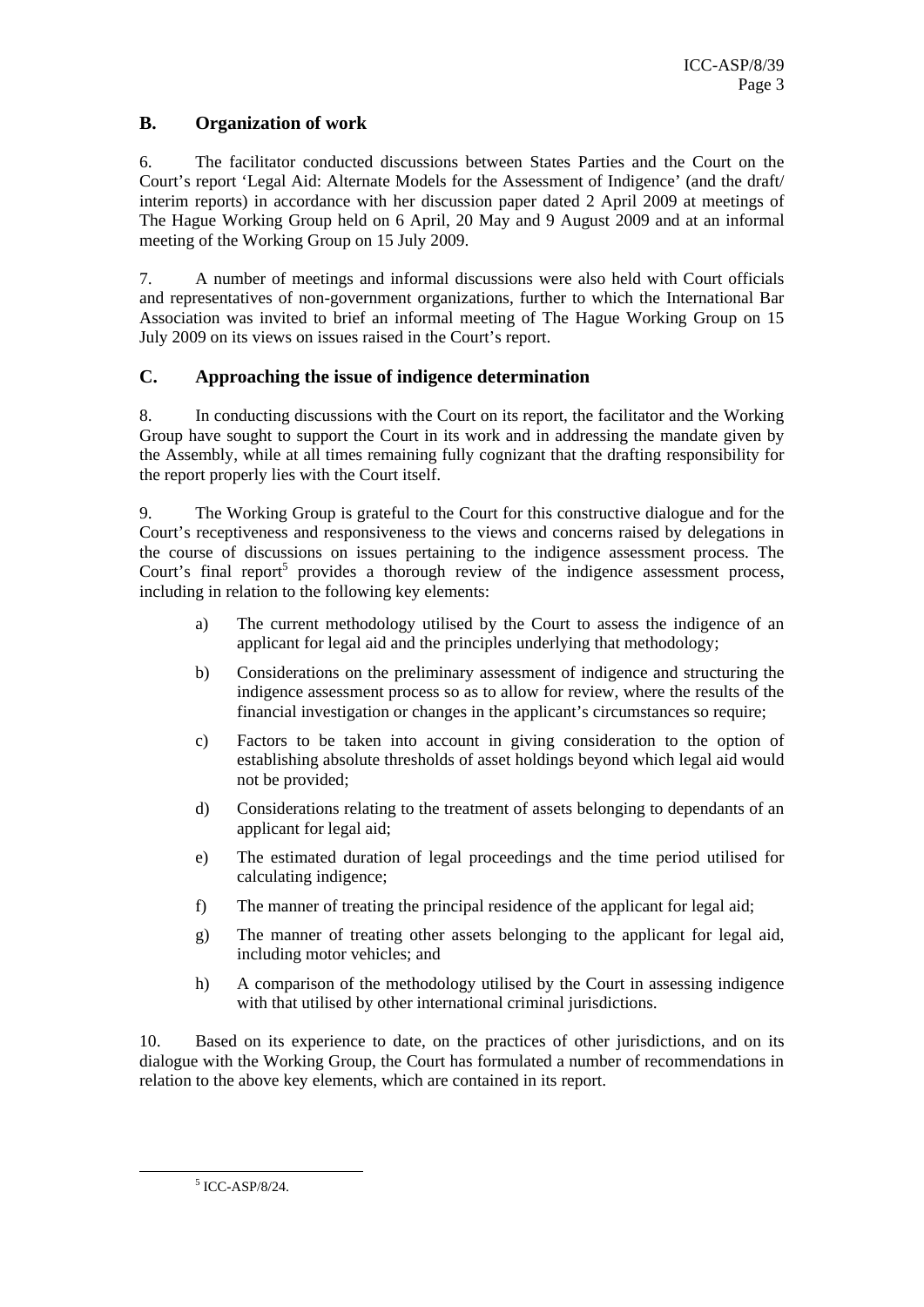#### **D. Conclusions**

11. The Working Group's unanimous view is that the Court's final report to the Assembly, and the recommendations contained therein, provide a sound basis for further refining the Court's indigence assessment process and for continuing to monitor this issue in light of the evolving practice of the Court and other relevant developments.

12. However, while the Court has indicated that it considers it premature to introduce a policy of absolute thresholds of asset holdings at this time, and before the completion of a full judicial cycle, the Court recognised that this issue remained pertinent and indicated that it would continue to actively monitor the development of proceedings with a view to determining (i) which threshold amounts would be appropriate and (ii) which threshold amounts would correspond to the length and cost of proceedings before the Court.

13. In view of the above, and of the Committee's earlier recommendation that consideration be given to introducing absolute thresholds of asset holdings, the Working Group proposes that the Assembly consider inclusion of the language annexed to this report in the text of its resolution on Strengthening the International Criminal Court and the Assembly of States Parties ('the omnibus resolution').

14. This would enable the Court and the Assembly to continue their dialogue on the question of absolute thresholds of asset holdings, further to the completion of a full judicial cycle, and to further evaluation and analysis by the Court of associated considerations.